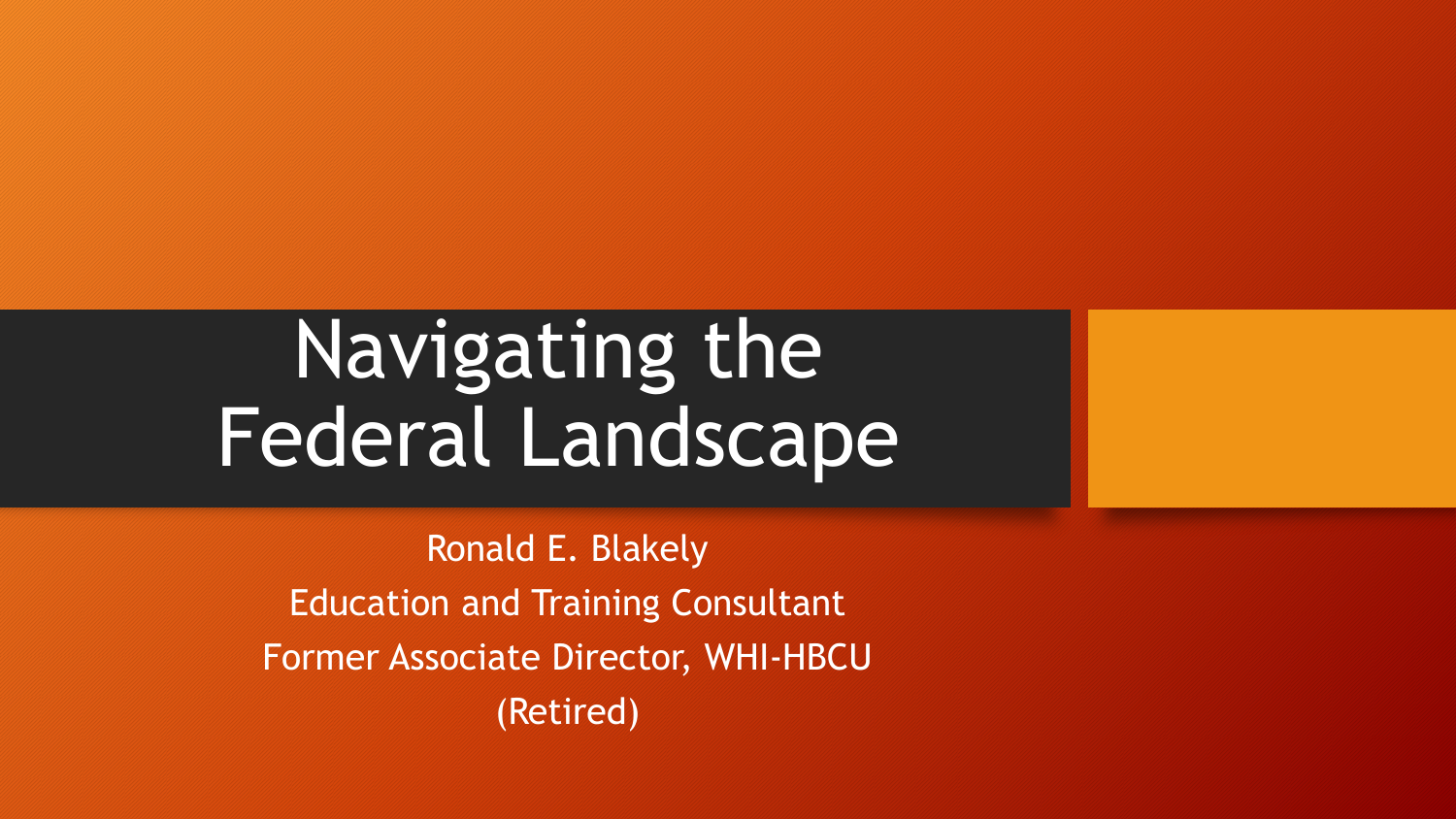## Navigating the Landscape: HBCU/MI Program Funding

- Remember the fundamentals Three *Equal* Branches of government.
- HBCU/MI *laws*, regulations, policies and rules.
- The players: Presidential appointees, Congress (Reps/Aides) and Federal officials
- Federal players are *Career* appointees: SES, Senior Program Officials (GS14/15)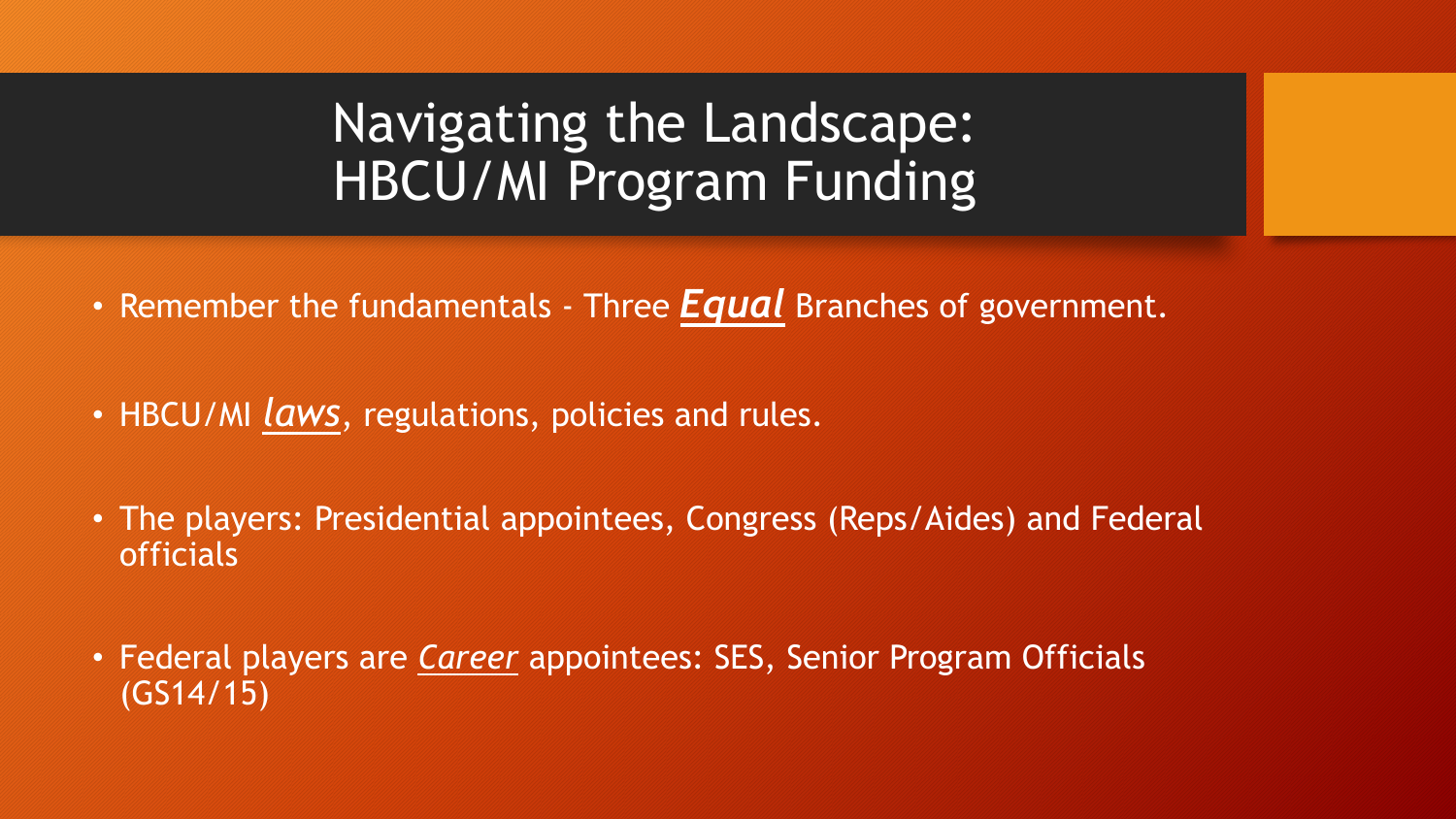## Navigating the Landscape: The US Congress and HBCU/MI Support

- 535 Voting members: **435** representatives and 100 senators.
- White House Initiative on HBCU Law or Executive Order?
- HBCU/MI Program Goals Law or Policy?
- Small Business Goals Law or Policy
- Budget: Funds programmed and allocated or *not*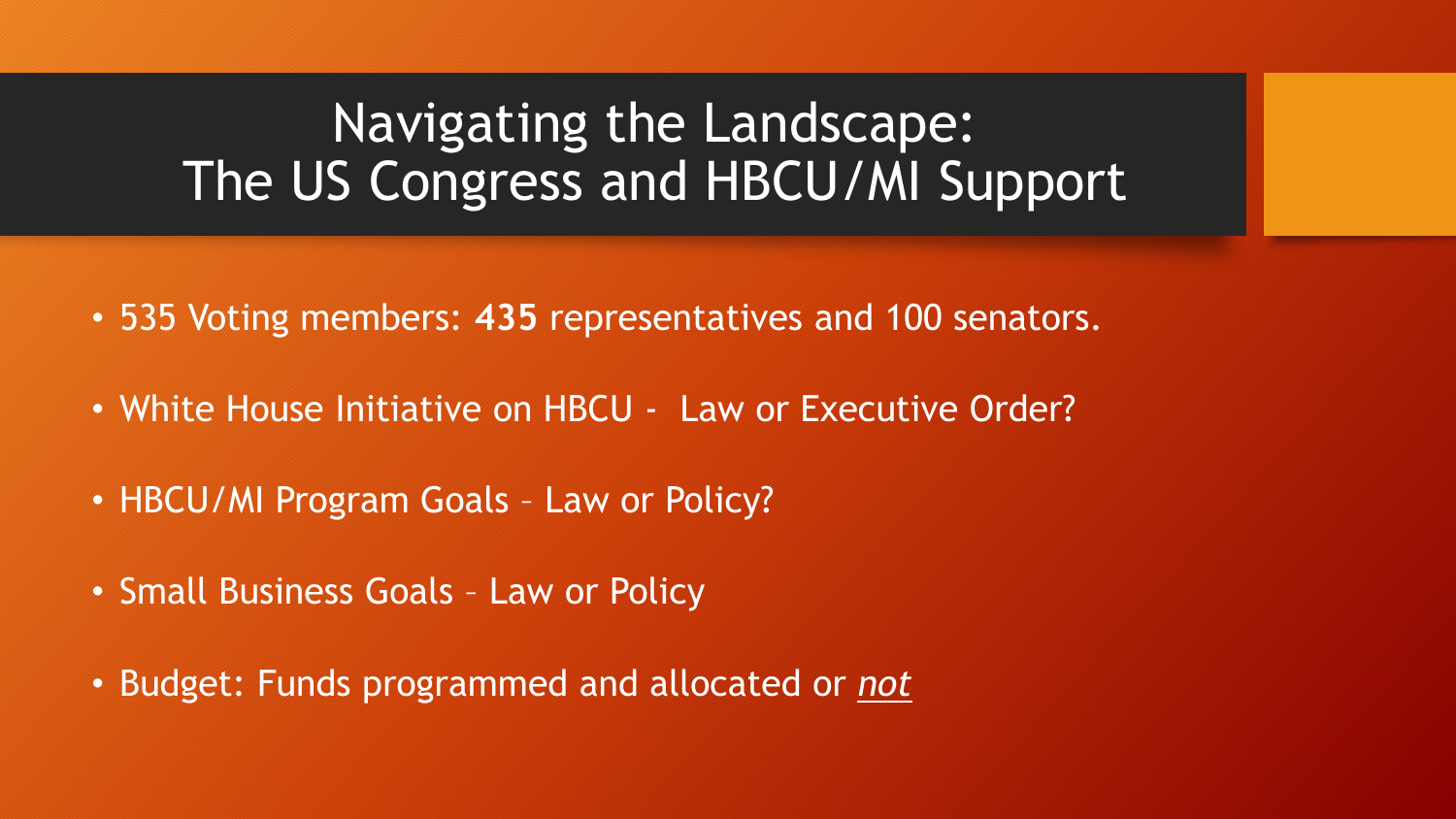## Navigating the Landscape: Federal Agencies and HBCU Support

- Presidential political appointees Friendly to HBCUs
- HBCU graduates and legacy graduates
- Program officials with HBCU backgrounds, i.e. UCLA or Syracuse
- Partnerships: John Hopkins and Coppin State (Nurses)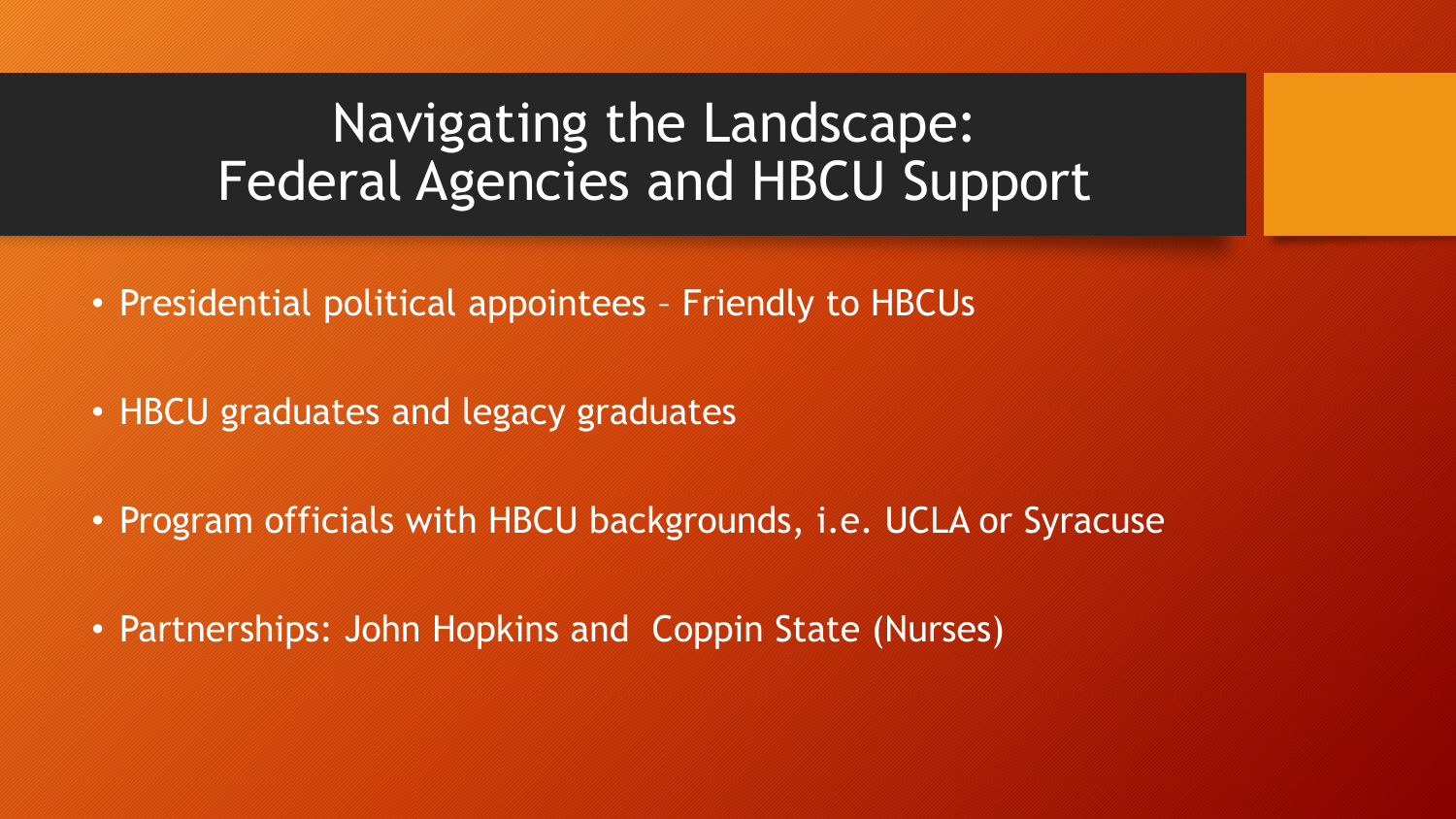## Navigating the Landscape: The White House Initiative on HBCU

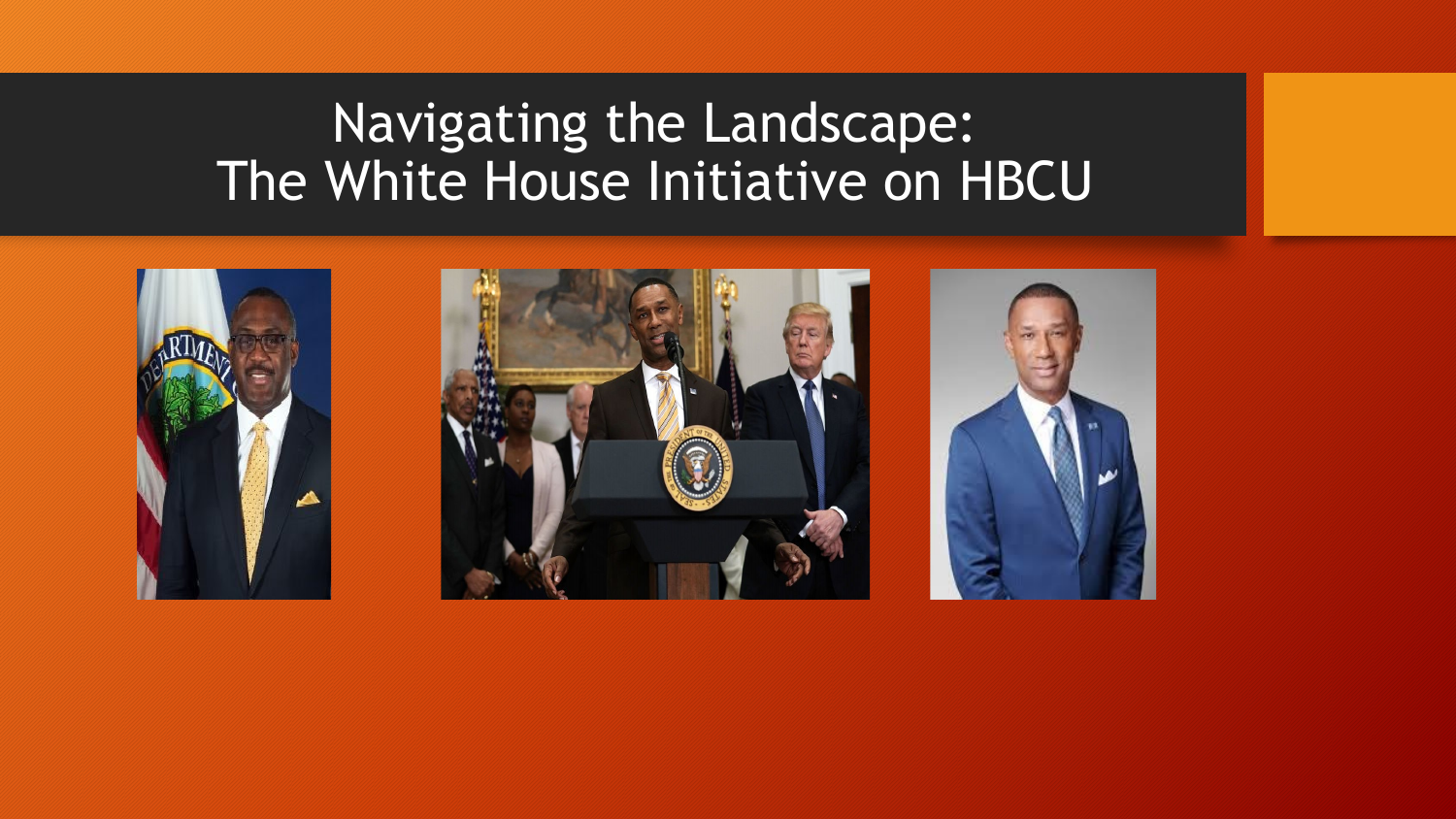## Navigating the Landscape: The President's Board of Advisors on HBCU

• Chairman of the Board Johnny C. Taylor, JD President and CEO Society of Human Resource Management (SHRM)

Members of the Advisory Board

- Aminta Breaux, PhD President Bowie State University
- James E. Clark President South Carolina State University
- Phyllis Dawkins, PhD President Bennett College
- Rodney A. Ellis, PhD Chancellor Southern University Shreveport
- Marshall Grigsby, PhD (former President Benedict College)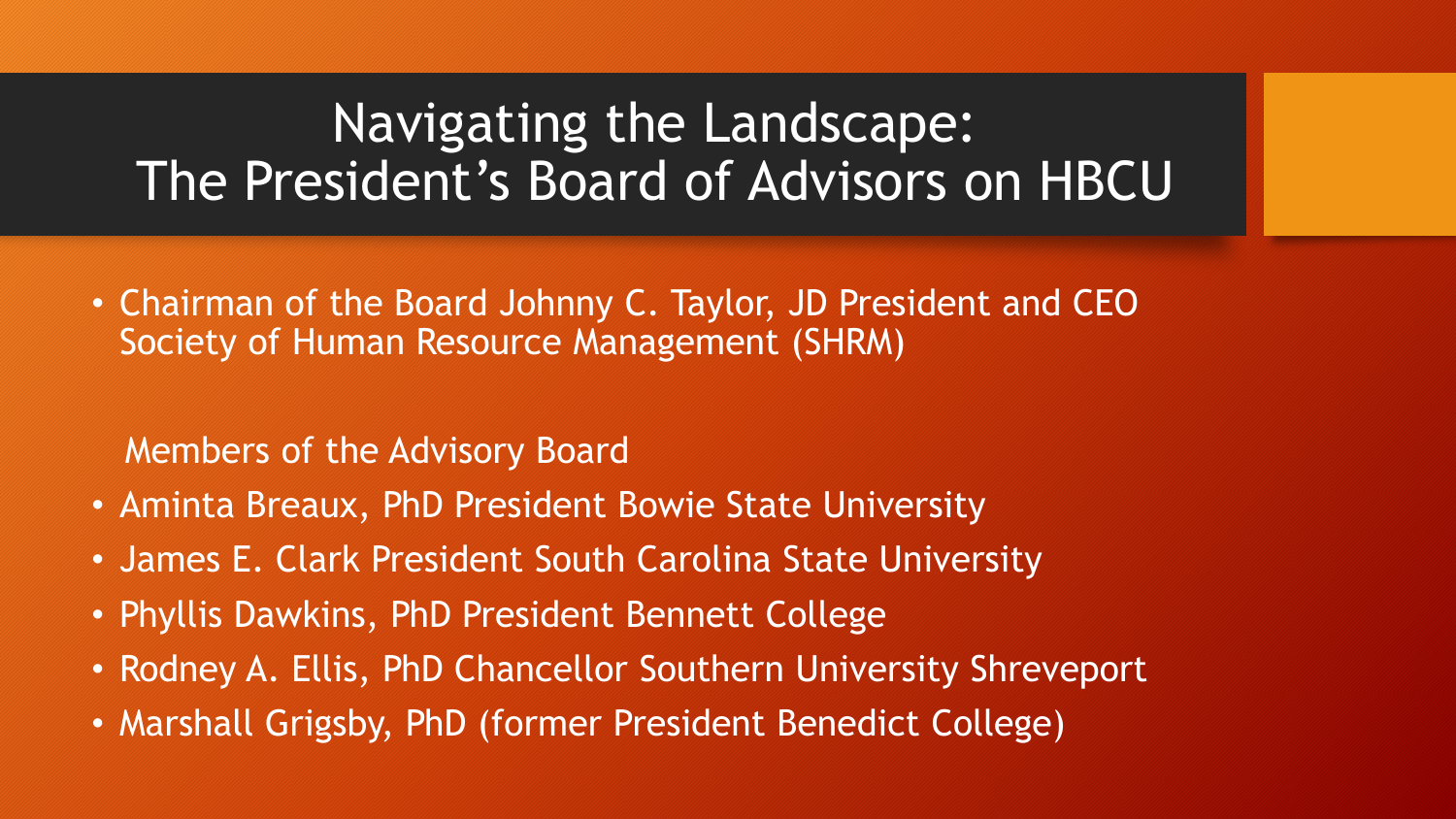## Navigating the Landscape: Preparing to visit a Federal Agency

- Which Agency? US EPA
- What Department? 15 AAs
- Level of funding? \$\$\$\$\$
- Types of programs funded? Research, training etc.
- Who do you know? SES level
- Call, email and visit? Stranger
- What do you want? Prestige
- Why **YOU? Activities**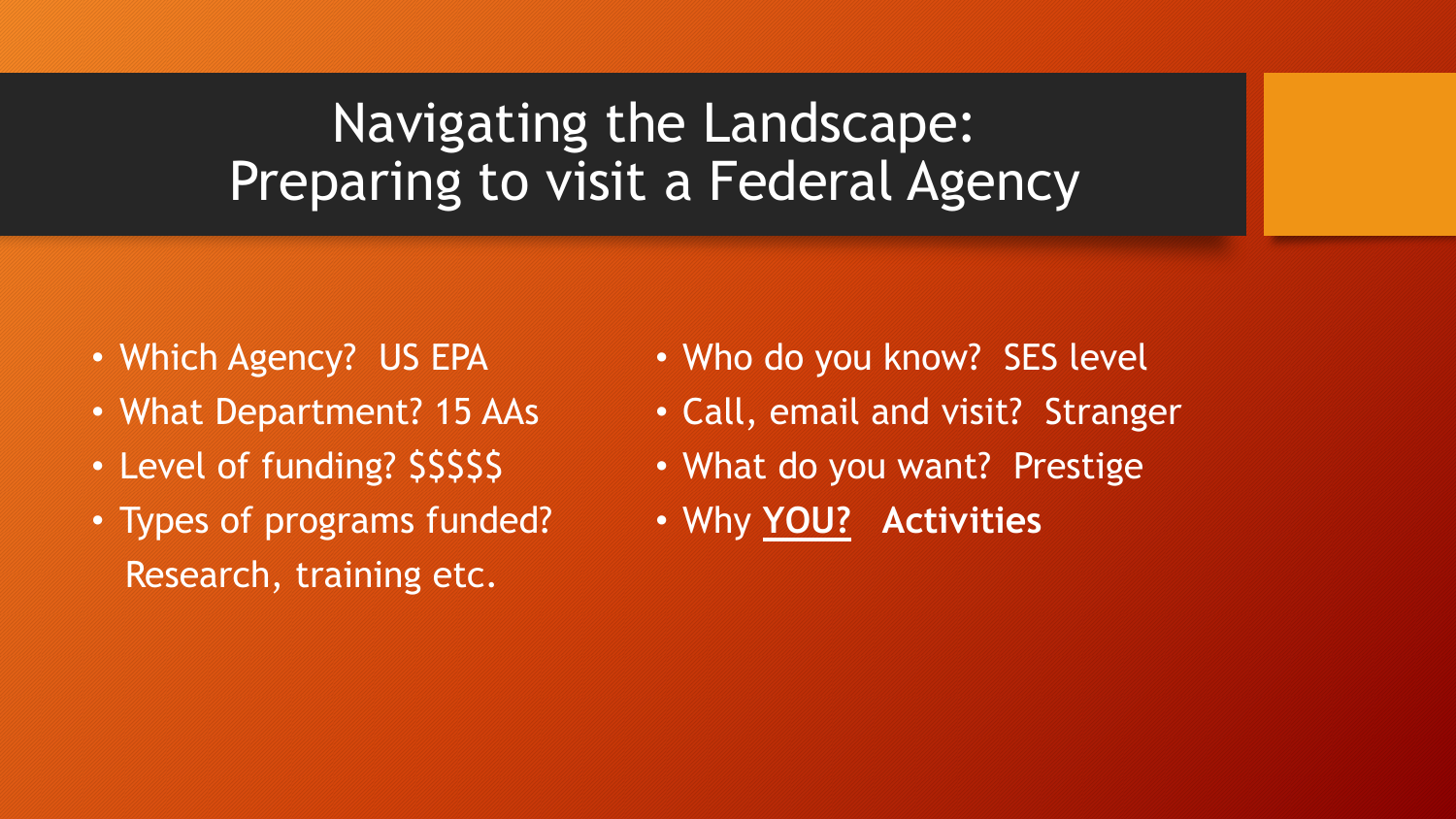## Navigating the Landscape: Preparing to visit a Federal Agency – Part II

- 5 minute elevator speech
- One pager that outlines your program accomplishments
- Call your favorite Federal officials monthly
- Invite Feds to your campus for special programs or to participate in major college programs
- Stage programs at Fed agencies to introduce your College to the Agency.
- Whenever in DC stop by to say hello, i.e. bring a trinket (coffee cup)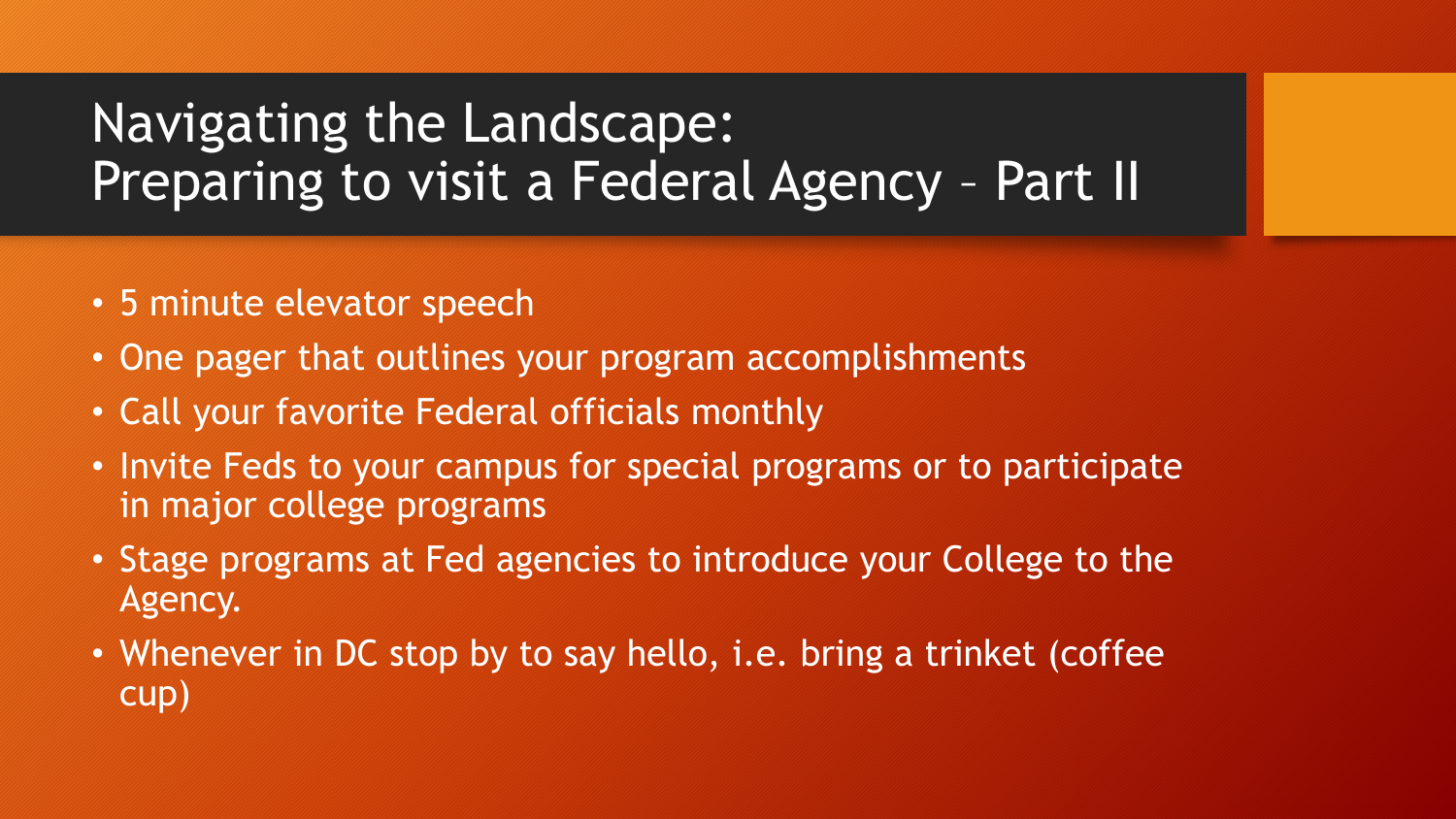## Navigating the Landscape: Identify a Secret Agent - Part III

- Develop a Secret Agent Someone that's a true believer in your school. (SC State – Generals or Dr Tisdale for US Department of Education Advisory position)
- Provide names for Science Advisory Boards in Fed Agencies?
- Contact the EEO/Diversity Office about speaking opportunities (ML King, Women's History and more)
- Where's the former Governor? Stacey? Senator Kaine?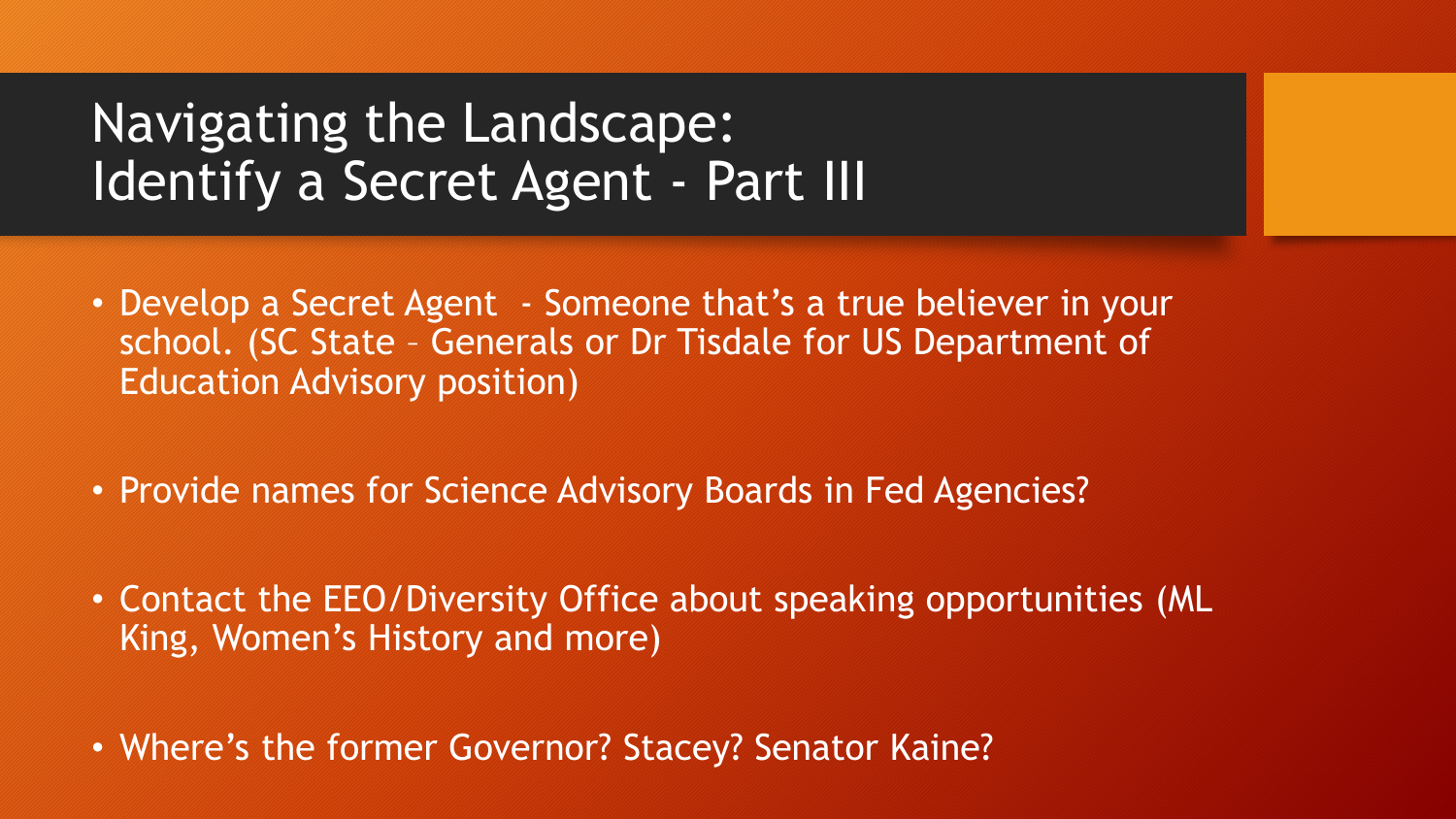## Navigating the Landscape: Lessons from the Past

- Fake it until you make it
- Dress for success
- Review Agency Org charts etc.
- Call ahead to verify details
- Arrive early, never late
- Respect their time
- Use title not first names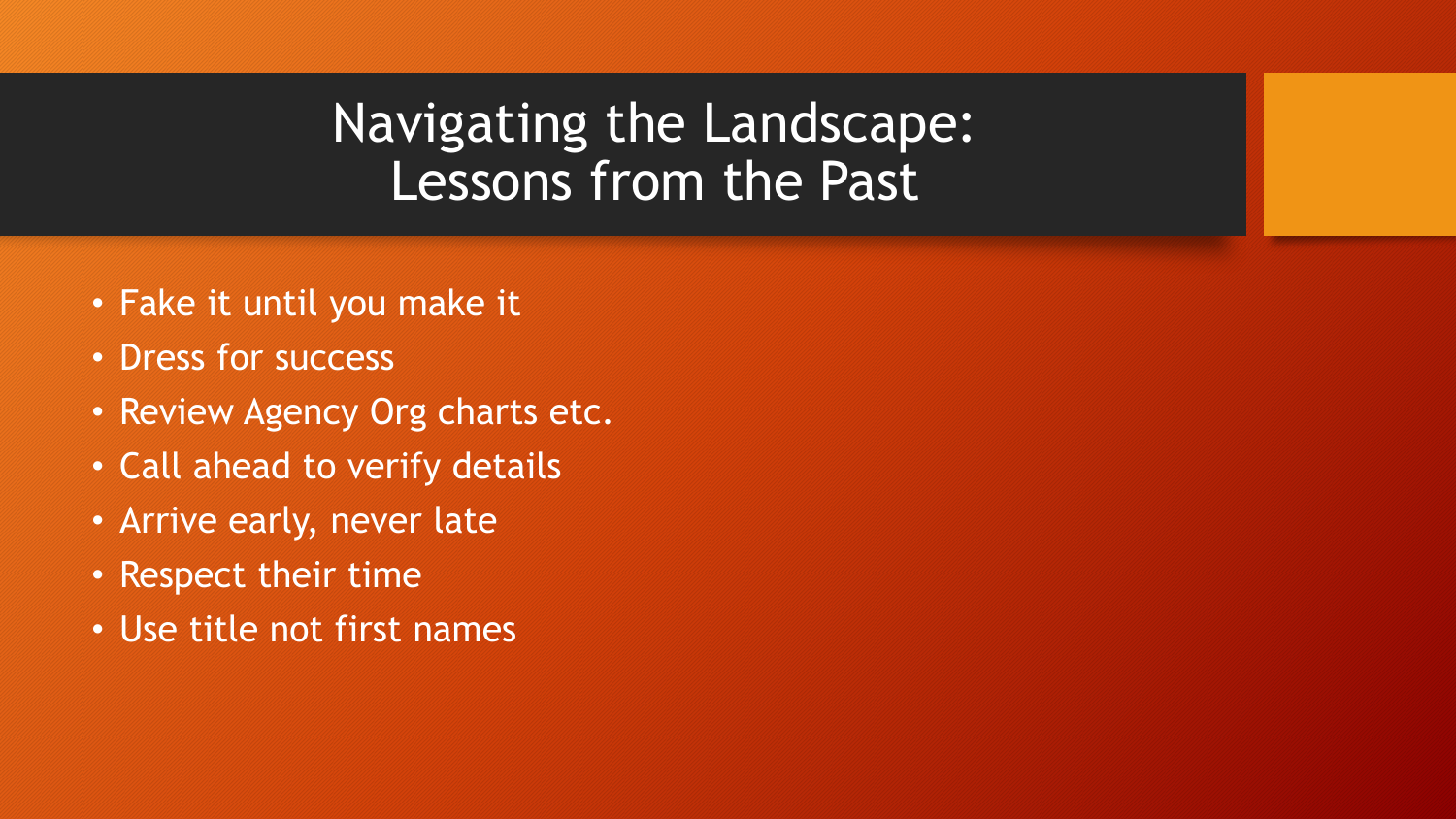## Navigating the Landscape: Lessons from the Past

- Never cut and paste in proposals
- Review your numbers (budget)
- Avoid embellishing anything
- Backward planning, start with the due date
- Return calls in 48hrs (2 Days)
- Set-up your voice mail/empty the message box
- Capability statements supported by real work
- Never under-cut the Sponsored Program Office